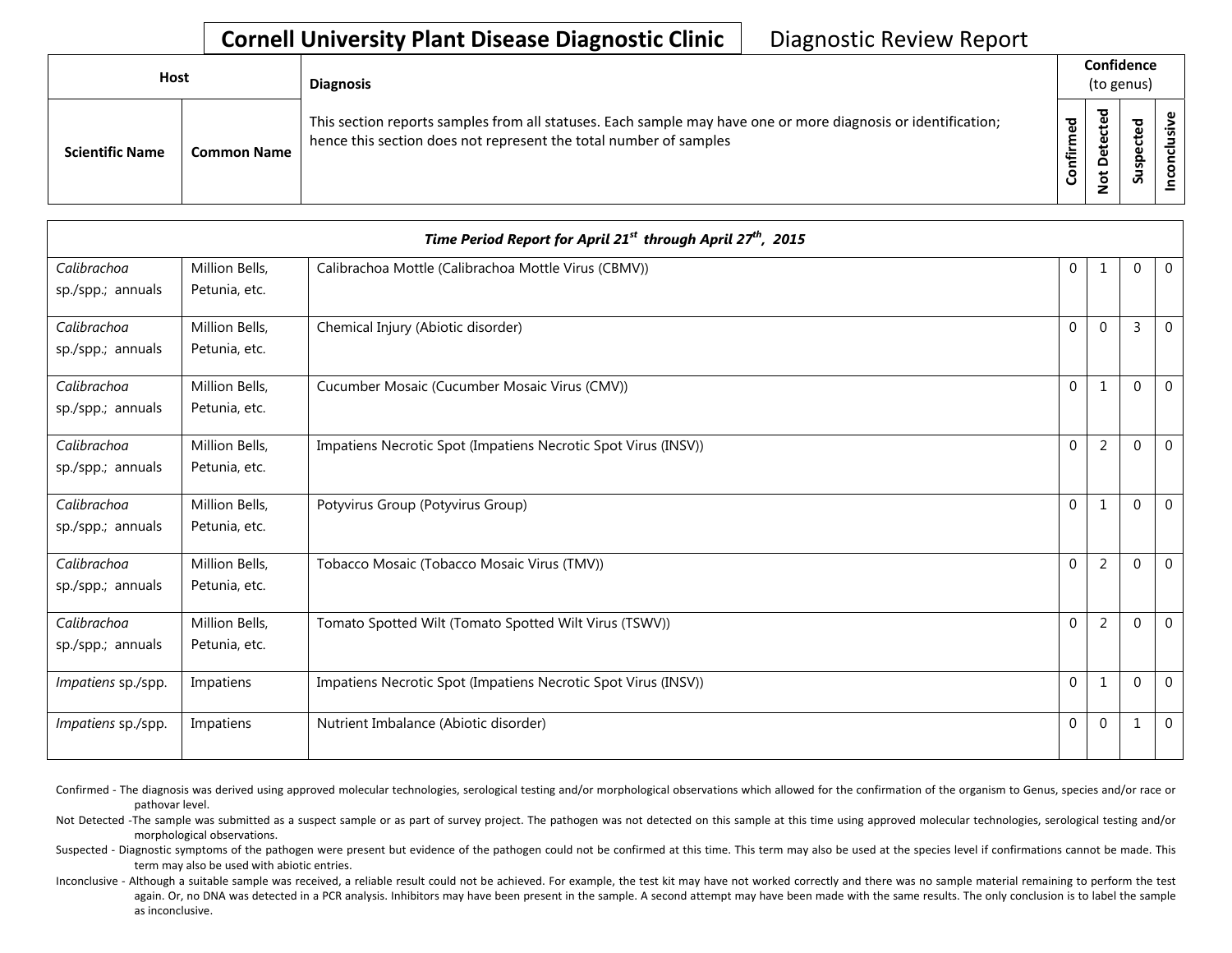## **Cornell University Plant Disease Diagnostic Clinic** | Diagnostic Review Report

| Host                   |                    | <b>Diagnosis</b>                                                                                                                                                                   |                             | Confidence<br>(to genus)             |                              |   |
|------------------------|--------------------|------------------------------------------------------------------------------------------------------------------------------------------------------------------------------------|-----------------------------|--------------------------------------|------------------------------|---|
| <b>Scientific Name</b> | <b>Common Name</b> | This section reports samples from all statuses. Each sample may have one or more diagnosis or identification;<br>hence this section does not represent the total number of samples | <u>့</u><br>Ē<br>onfir<br>ت | ᅙ<br>B<br>ں<br>ይ<br>Φ<br>۵<br>ى<br>؋ | ਠ<br>ω<br>ΰ<br>Φ<br>௨<br>Sus | s |

| Impatiens sp./spp.       | Impatiens          | Tomato Spotted Wilt (Tomato Spotted Wilt Virus (TSWV))              | $\mathbf 0$  |              | 0            | $\mathbf 0$    |
|--------------------------|--------------------|---------------------------------------------------------------------|--------------|--------------|--------------|----------------|
| Lycopersicon<br>sp./spp. | Tomato             | Insufficient Sample (Identification Analysis)                       | 1            | $\Omega$     | $\Omega$     | $\Omega$       |
| Picea abies              | Norway Spruce      | High Soil Moisture (Abiotic disorder)                               | $\Omega$     | $\Omega$     |              | $\Omega$       |
| Picea abies              | Norway Spruce      | Horticultural Oil Injury (Abiotic disorder)                         | 0            | $\Omega$     |              | $\mathbf 0$    |
| Picea abies              | Norway Spruce      | Rhizosphaera Needle Cast (Rhizosphaera sp./spp.)                    | $\mathbf{1}$ | $\Omega$     | $\mathbf 0$  | $\mathbf 0$    |
| Picea abies              | Norway Spruce      | Spruce Spider Mite (Oligonychus ununguis)                           | 1            | $\Omega$     | $\mathbf{0}$ | $\mathbf{0}$   |
| Picea abies              | Norway Spruce      | Stigmina Needle Blight (Stigmina lautii)                            | 1            | $\Omega$     | $\mathbf 0$  | $\mathbf{0}$   |
| Picea pungens            | <b>Blue Spruce</b> | Stigmina Needle Blight (Stigmina lautii)                            | 1            | $\Omega$     | $\mathbf 0$  | $\mathbf 0$    |
| Picea pungens            | <b>Blue Spruce</b> | Unknown Abiotic Disorder (Abiotic disorder)                         | $\Omega$     | $\Omega$     | 1            | $\overline{0}$ |
| Picea pungens            | <b>Blue Spruce</b> | Unspecified Pathology (Rhizosphaera sp./spp.)                       | 1            | $\Omega$     | $\mathbf{0}$ | $\mathbf 0$    |
| Picea pungens            | <b>Blue Spruce</b> | Weir's Cushion Rust (Chrysomyxa weirii)                             | $\Omega$     | 1            | $\Omega$     | $\overline{0}$ |
| Picea sp./spp.           | Spruce             | Moisture Stress (Abiotic disorder)                                  | $\Omega$     | $\Omega$     | 1            | $\mathbf 0$    |
| Picea sp./spp.           | Spruce             | Not Pathogen; Saprophyte (Secondary Agents; Saprophytes; Unspecif.) | 1            | $\Omega$     | $\mathbf 0$  | $\mathbf 0$    |
| Picea sp./spp.           | Spruce             | Winter Injury (Abiotic disorder)                                    | 0            | $\mathbf{0}$ |              | $\mathbf 0$    |

Confirmed - The diagnosis was derived using approved molecular technologies, serological testing and/or morphological observations which allowed for the confirmation of the organism to Genus, species and/or race or pathovar level.

Not Detected -The sample was submitted as a suspect sample or as part of survey project. The pathogen was not detected on this sample at this time using approved molecular technologies, serological testing and/or morphological observations.

Suspected - Diagnostic symptoms of the pathogen were present but evidence of the pathogen could not be confirmed at this time. This term may also be used at the species level if confirmations cannot be made. This term may also be used with abiotic entries.

Inconclusive - Although a suitable sample was received, a reliable result could not be achieved. For example, the test kit may have not worked correctly and there was no sample material remaining to perform the test again. Or, no DNA was detected in a PCR analysis. Inhibitors may have been present in the sample. A second attempt may have been made with the same results. The only conclusion is to label the sample as inconclusive.